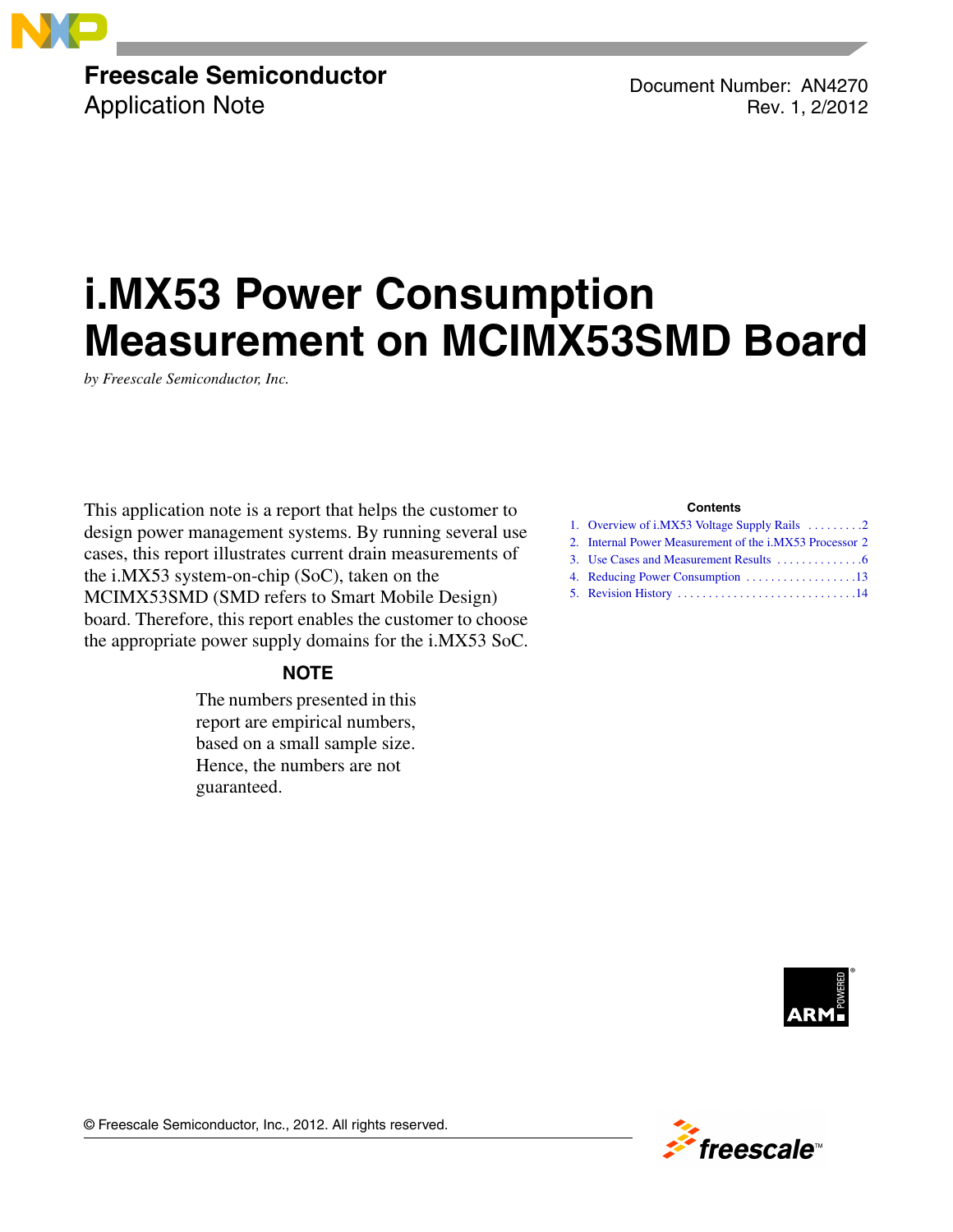

**Overview of i.MX53 Voltage Supply Rails**

## <span id="page-1-0"></span>**1 Overview of i.MX53 Voltage Supply Rails**

The i.MX53 SoC has many power supply domains (voltage supply rails). [Figure 1](#page-1-2) shows an overview of each of these supply rails.



**Figure 1. i.MX53 Power Rails**

### **NOTE**

<span id="page-1-2"></span>See *i.MX53 Applications Processors for Consumer Products* (IMX53CEC), for the recommended operating conditions of each supply rail and for a detailed description of the groups of I/Os (pins) each I/O voltage supply powers.

## <span id="page-1-1"></span>**2 Internal Power Measurement of the i.MX53 Processor**

Several use cases (described in [Section 3, "Use Cases and Measurement Results,](#page-5-0)") are run on the MCIMX53SMD board. The measurements are taken mainly for the two power supply domains: VDDGP, which is the ARM core supply, and VCC, which is the peripheral supply. These two supply domains consume the majority of the internal power of the processor. For relevant use cases, the power of additional supply domains is added. However, the power of these supply domains does not depend on specific use cases, but whether these modules are used or not. The power consumption of SRTC is comparatively negligible in most of the modes, except in low power and audio playback modes.

The power of NVCC\_XTAL and PLL is described in [Section 2.1, "On-Chip Oscillator Power](#page-2-0)," and [Section 2.2, "PLL Power,](#page-2-1)" respectively.

The NVCC<sub></sub><sup>\*</sup> power consumption mainly depends on the board level configuration and the components.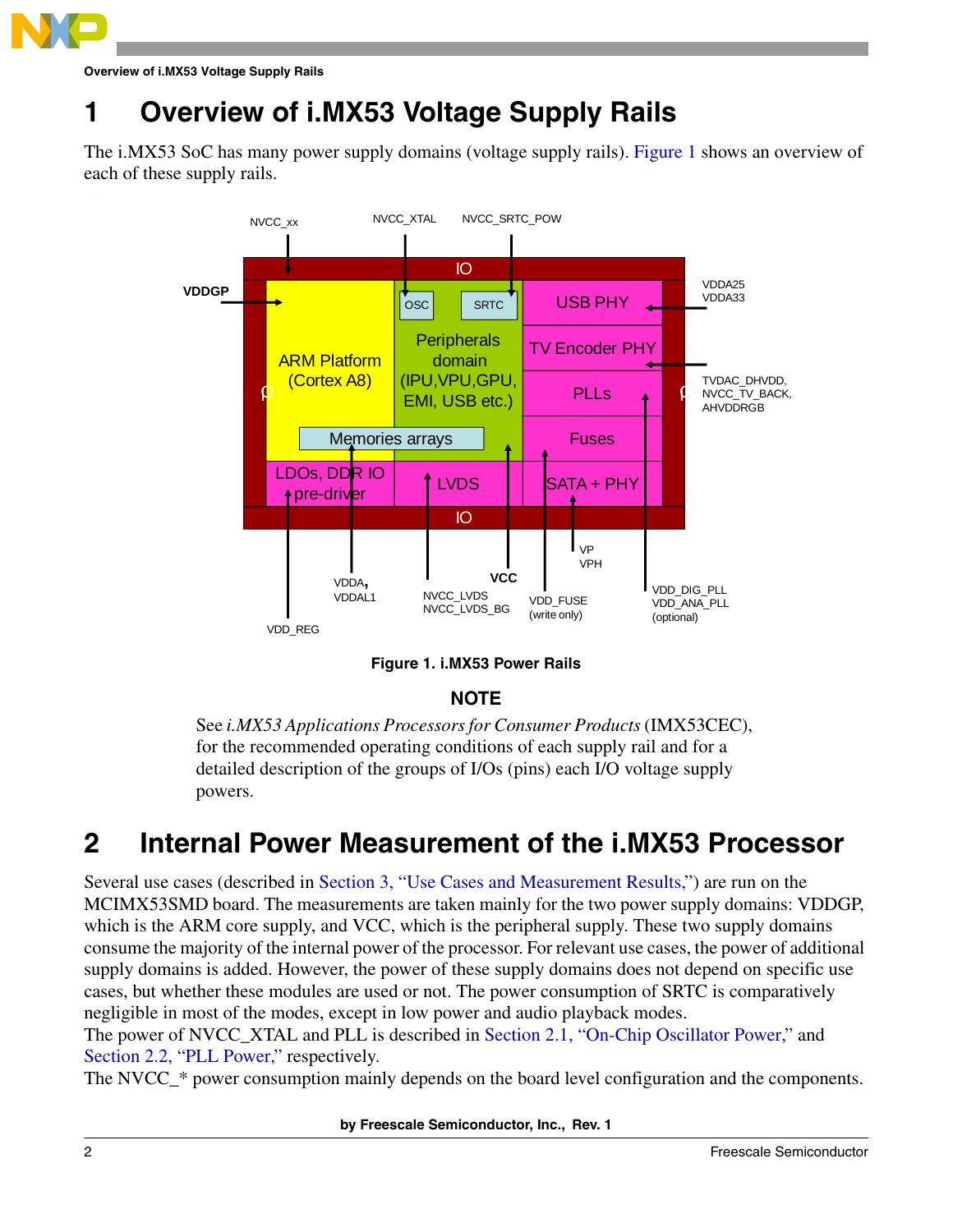

Therefore, it is not included in the i.MX53 internal power analysis. The power of NVCC\_EMI\_DRAM is added for reference.

The power consumption for these supplies, in different use cases, is provided in [Table 1](#page-6-0) through [Table 7.](#page-12-1)

**NOTE**

Unless mentioned differently, all the measurements are done on typical process silicon, at room temperature (25 °C approximately).

## <span id="page-2-0"></span>**2.1 On-Chip Oscillator Power**

The 24 MHz on-chip oscillator amplifier that uses an external crystal is powered from the NVCC\_XTAL supply domain. Its voltage on the MCIMX53SMD board is 2.5 V and it consumes ~0.7 mA (1.8 mW). It is enabled in all cases, except for Stop mode (if SBYOS bit is set in the CCM (Clock Controller Module)). This power should be added to each of the relevant use cases below as part of the total power.

## <span id="page-2-1"></span>**2.2 PLL Power**

The i.MX53 SoC has four PLLs. Each PLL is powered from the following two power supplies:

- Digital supply: Its nominal voltage is 1.3 V. By default, it is driven by the on-chip LDO, but can also be sourced from NVCC\_DIG\_PLL supply pin.
- Analog supply: Its nominal voltage is 1.8 V. By default, it is driven by the on-chip LDO, but can also be sourced from NVCC\_ANA\_PLL supply pin.

The power consumed by a PLL (from both supplies) depends upon the frequency at which the PLL is running. For example, the power consumed by a PLL at 800 MHz is almost twice the power it would consume at 400 MHz. The power consumed by a PLL at 400 MHz is between 1.5 mW and 2 mW.

The nominal frequencies for the four PLLs are as follows:

- 1 GHz for PLL1
- 400 MHz for PLL2
- 432 MHz for PLL3 (divided-by-2 clock output is used)
- 595 MHz for PLL4

The total power consumed by the four PLLs at their nominal frequencies is  $\sim$ 9 mW. This power is included in VDD\_REG power, since the internal LDOs are powered from VDD\_REG.

### **NOTE**

In audio playback and low power modes, the number of enabled PLLs can be reduced through optimization.

## **2.3 DDR I/O Power**

The DDR I/O is supplied from the following two power supply domains:

• VDD\_REG: Provides the power for pre-drivers of the DDR pads. The target voltage for this supply is 2.5 V.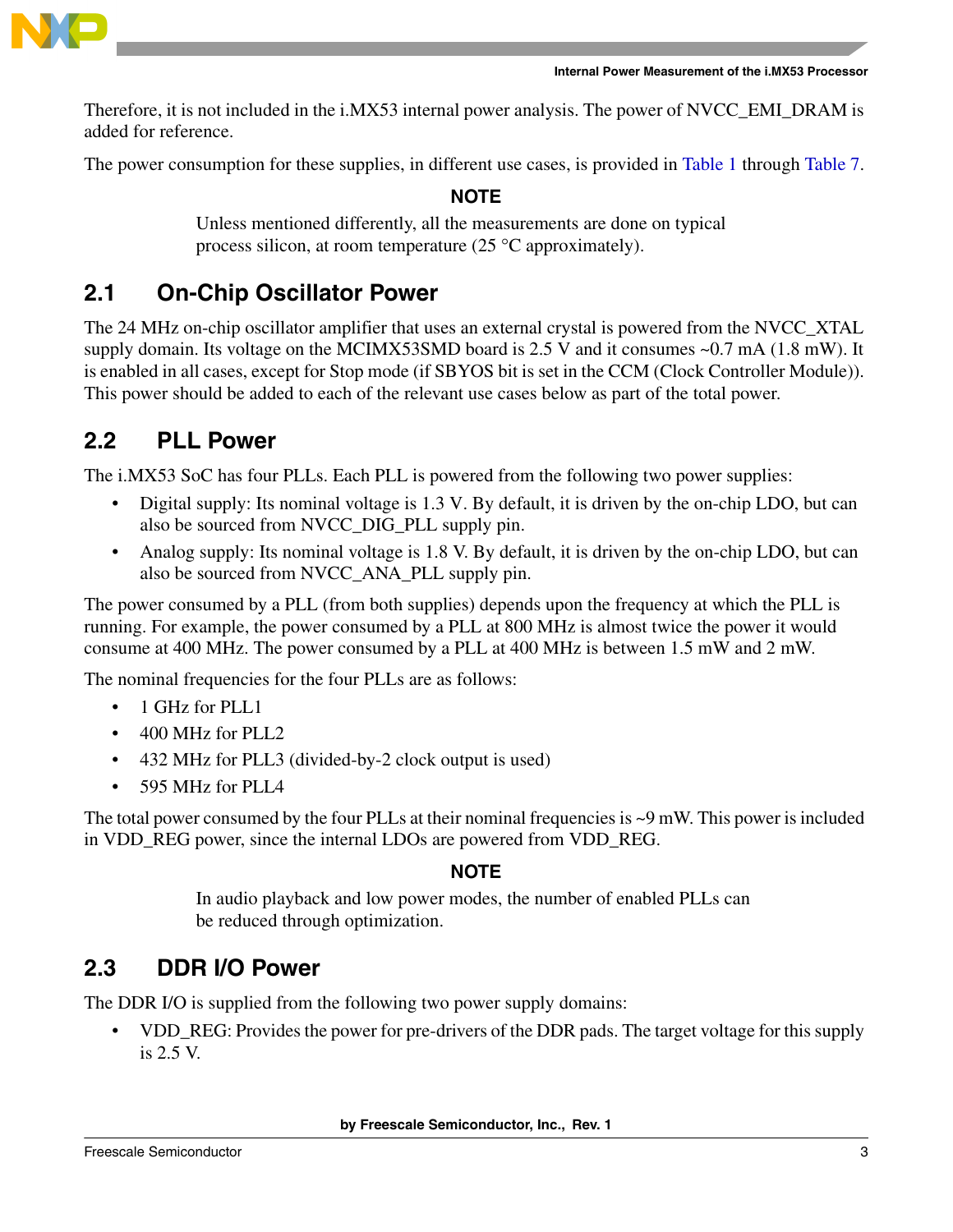**Internal Power Measurement of the i.MX53 Processor**

## **NOTE**

This supply also provides power to the on-chip LDOs (PLL power).

- NVCC\_EMI\_DRAM: Provides the power for the DDR I/O pads. The target voltage for this supply depends on the DDR interface being used. The target voltages for the different DDR interfaces are as follows:
	- $-1.8$  V for DDR2
	- 1.5 V for DDR3
	- 1.2 V for LPDDR2

The power consumption for the NVCC\_EMI\_DRAM supply is affected by various factors, including:

- Amount of activity of the DDR interface
- Termination (enabled/disabled, which termination resistors are used)
- Configuration of the DDR pads (such as, drive strength)
- Board layout
- Load of the DDR memory devices

Therefore, the measurement values provided in the below tables cannot be guaranteed; they should be used only as estimated values.

### **NOTE**

The measured current also includes the I/O current of the onboard DDR3 devices, and in some cases, also the current of the core of the DDR3 devices. The MCIMX53SMD board (on which measurements were taken) includes four DDR3 devices, each having width of 16 bits and capacity of 2 Gbits. For power optimized systems that use LPDDR2 memories, the power consumed by the DDR I/O and DDR memories would be significantly lower.

## **2.4 Voltage Levels and DVFS Usage in Measurement Process**

The voltage levels of all the supplies, except for VDDGP and VCC, are set to the typical voltage levels as defined in *i.MX53 Applications Processors for Consumer Products* (IMX53CEC).

The VDDGP and VCC supplies require special explanations. To save power, VDDGP voltage are changed using DVFS (dynamic voltage and frequency scaling), during the run time of the use cases. The voltage levels of these supplies can be changed to standby voltage levels during low power modes.

## **2.4.1 VDDGP Voltage Levels**

The target voltage levels for VDDGP are as follows (see IMX53CEC for the official operating points):

- 0.9 V for 160 MHz setpoint
	- 160 MHz is achieved by dividing 800 MHz by 5, although frequency can go up till 167 MHz according to IMX53CEC at this lowest setpoint.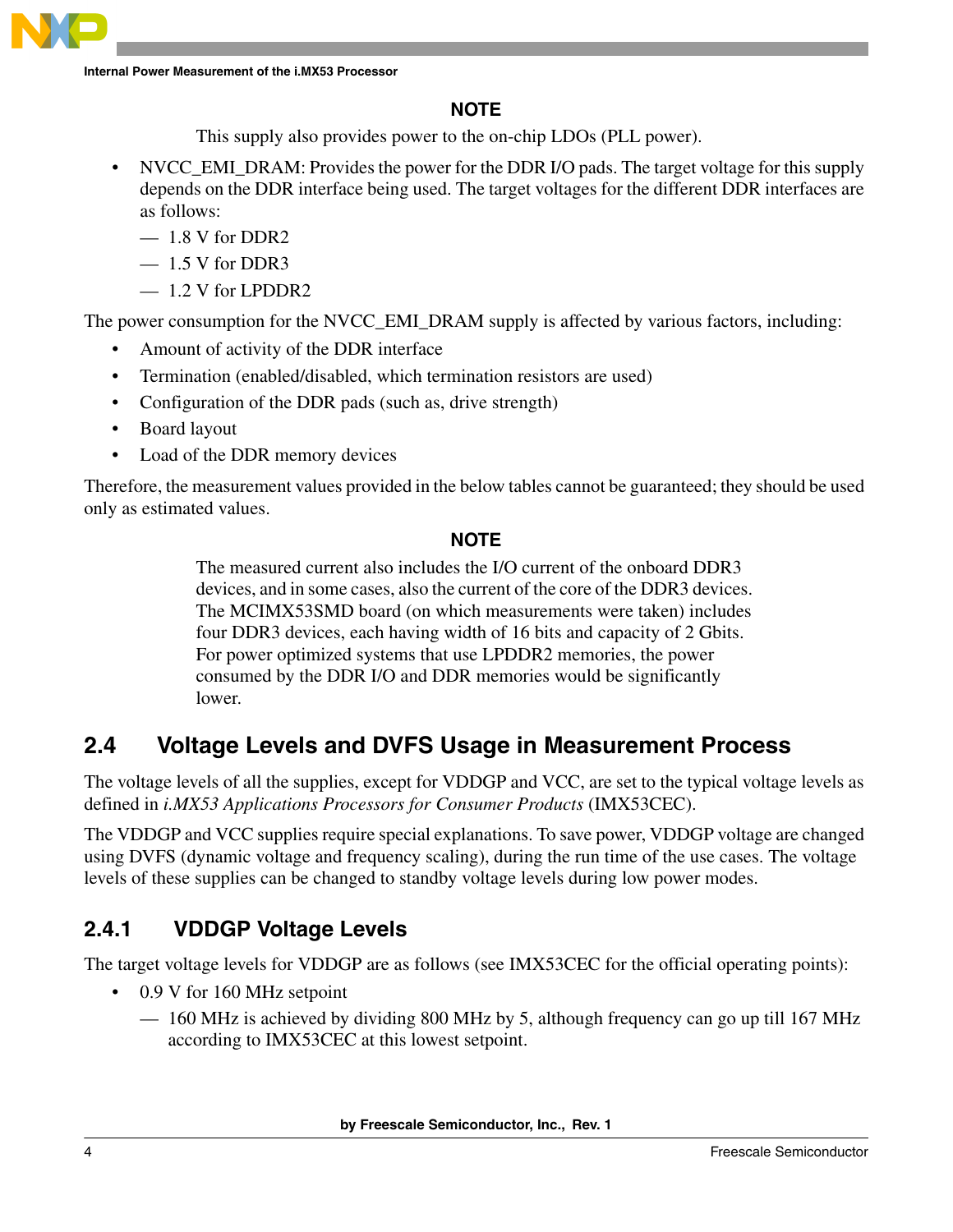

- For Ubuntu and Android, 160 MHz setpoint was removed. The impact on power is not clear as it may reduce power in some use-cases, as CPU is idle for longer period. However, it requires slightly higher voltage.
- 0.95 V for 400 MHz setpoint
- 1.1 V for 800 MHz setpoint
- 1.25 V for 1 GHz setpoint

Most of the measurements are done using these voltage levels and the power data that appears in this document is according to these values. In case the measurement is done at different voltage levels, the results are scaled accordingly. In real applications when DVFS is applied, the frequency and voltage values are automatically adjusted according to the use case requirements. In Stop mode, VDDGP can be lowered to 0.85 V.

In normal operation mode, core frequency is set to 1 GHz during measurements. In DVFS mode, it can be scaled down to 800 MHz, 400 MHz, or 160 MHz.

The voltage used for power calculation is the average voltage between those setpoints. It depends on the amount of time spent at each setpoint.

## **2.4.2 VCC Voltage Levels**

The target voltage level for VCC is 1.3 V (up to 200 MHz for AXI bus frequency, 133 MHz for AHB bus frequency, and 400 MHz for DDR frequency).

In Stop mode, VCC can be lowered to 0.95 V.

## <span id="page-4-0"></span>**2.5 Hardware and Software Used**

The software versions used for the measurement are as follows:

- Ubuntu 10.04 (Linux BSP version: L2.6.35\_11.05.01\_ER\_RC3\_Update\_
- Android R10.3.1-RC1
- Windows CE 7 (Linux BSP version: BSP WCE700 11.05.03 ER)

The board used for Ubuntu, Android, and WinCE measurements is MCIMX53SMD Rev B board (SCH-26876 REV B). The measurements were done using Agilent 34401A 6 ½ Digit Multimeter.

## **2.6 Measuring Points on MCIMX53SMD Board**

The measurements are done by measuring the average voltage drop over the measurement points, and dividing it by the resistor value to get the average current. The measuring points for the various supply domains are as follows:

- VCC: The VCC current is measured on SH13 and the recommended resistance value for this measurement is  $0.02 \Omega$ .
- VDDGP: The VDDGP current is measured on SH11 and the recommended resistance value for this measurement is  $0.02 \Omega$ .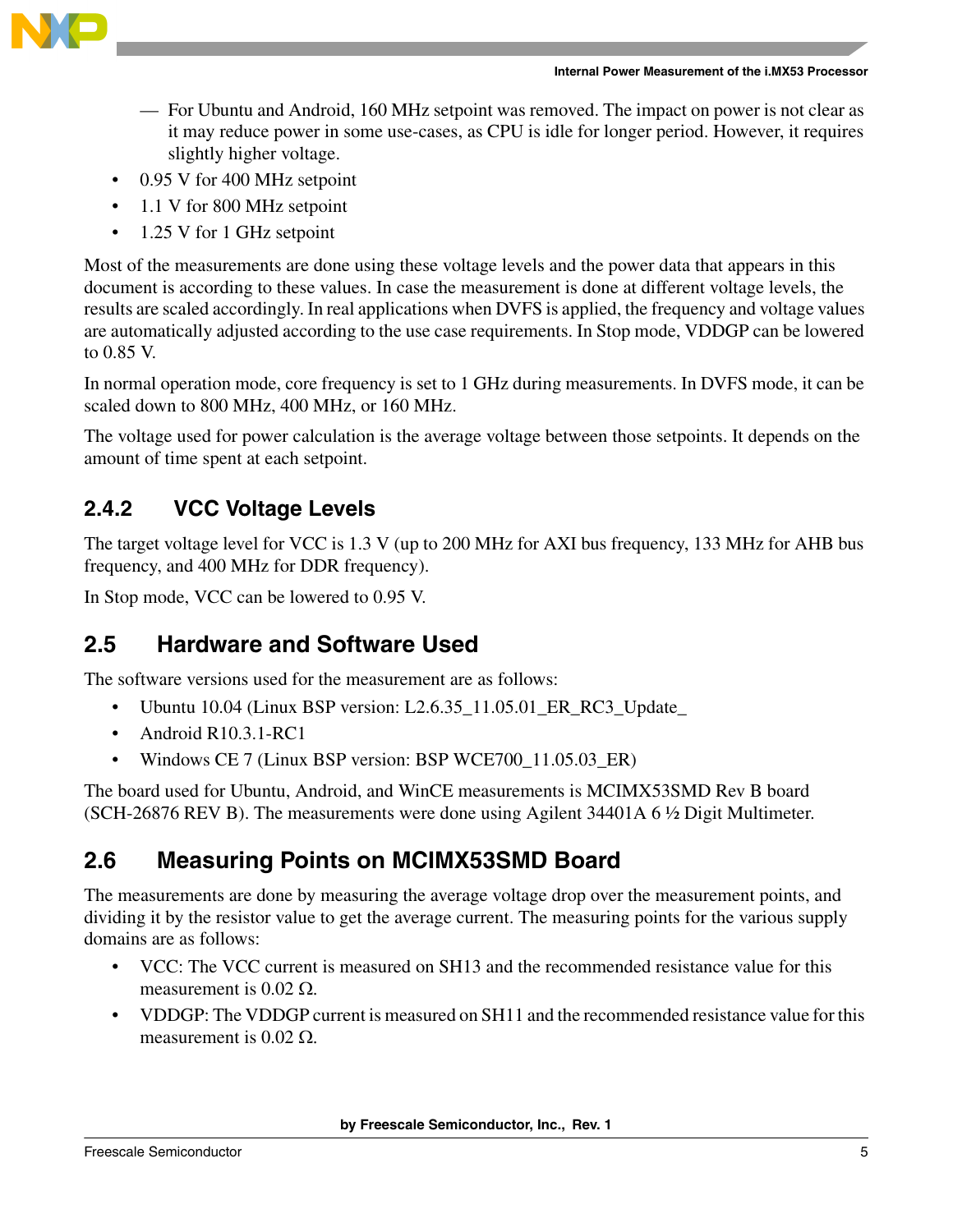

**Use Cases and Measurement Results**

- VDD REG: The VDD REG current is measured on SH10 and the recommended resistance value for this measurement is  $0.2 \Omega$ .
- DDR3 I/O: The current in this domain includes the NVCC EMI\_DRAM current and the I/O current of the onboard DDR3 devices. The current in this domain is measured on SH4 and the recommended resistance value for this measurement is 0.02 Ω.
- DDR3 I/O + Memories: The current in this domain includes the NVCC EMI\_DRAM current and the overall current of the onboard DDR3 devices. The current in this domain is measured on SH26 and the recommended resistance value for this measurement is  $0.02 \Omega$ .
- NVCC XTAL: The NVCC XTAL current is measured on SH5 and the recommended resistance value for this measurement is 10 Ω.
- NVCC\_SRTC\_POW: The NVCC\_SRTC\_POW current is measured on SH9 and the recommended resistance value for this measurement is  $100 \Omega$ .

## <span id="page-5-0"></span>**3 Use Cases and Measurement Results**

## **3.1 Use Cases**

The main use cases and subtypes, which form the benchmarks for i.MX53 internal power measurements, are as follows:

- Low power mode
	- Stop mode
	- System Idle mode
	- User Idle mode
- Audio playback
	- MP3 Audio Playback
- Video playback
	- H.264 Video Playback, 720p at 9 Mbps on XGA LCD
	- H.264 Video Playback, 1080p at 10 Mbps on XGA LCD
- Web Browsing
	- 720p Flash Video Playback by Web Browsing on XGA LCD

## **3.2 Low Power Mode Use Cases**

For all low power mode use cases, perform the following two steps:

- 1. Disable the Ethernet and USB.
- 2. Enable DVFS-CORE and bus frequency scaling.
	- For System Idle mode, frequencies of AHB bus and peripheral (IP) bus are scaled from 133 MHz to 50 MHz and 66.5 MHz to 25 MHz, respectively.
	- For User Idle mode, frequencies of AHB bus and peripheral (IP) bus are scaled from 133 MHz to 80 MHz and 66.5 MHz to 40 MHz, respectively.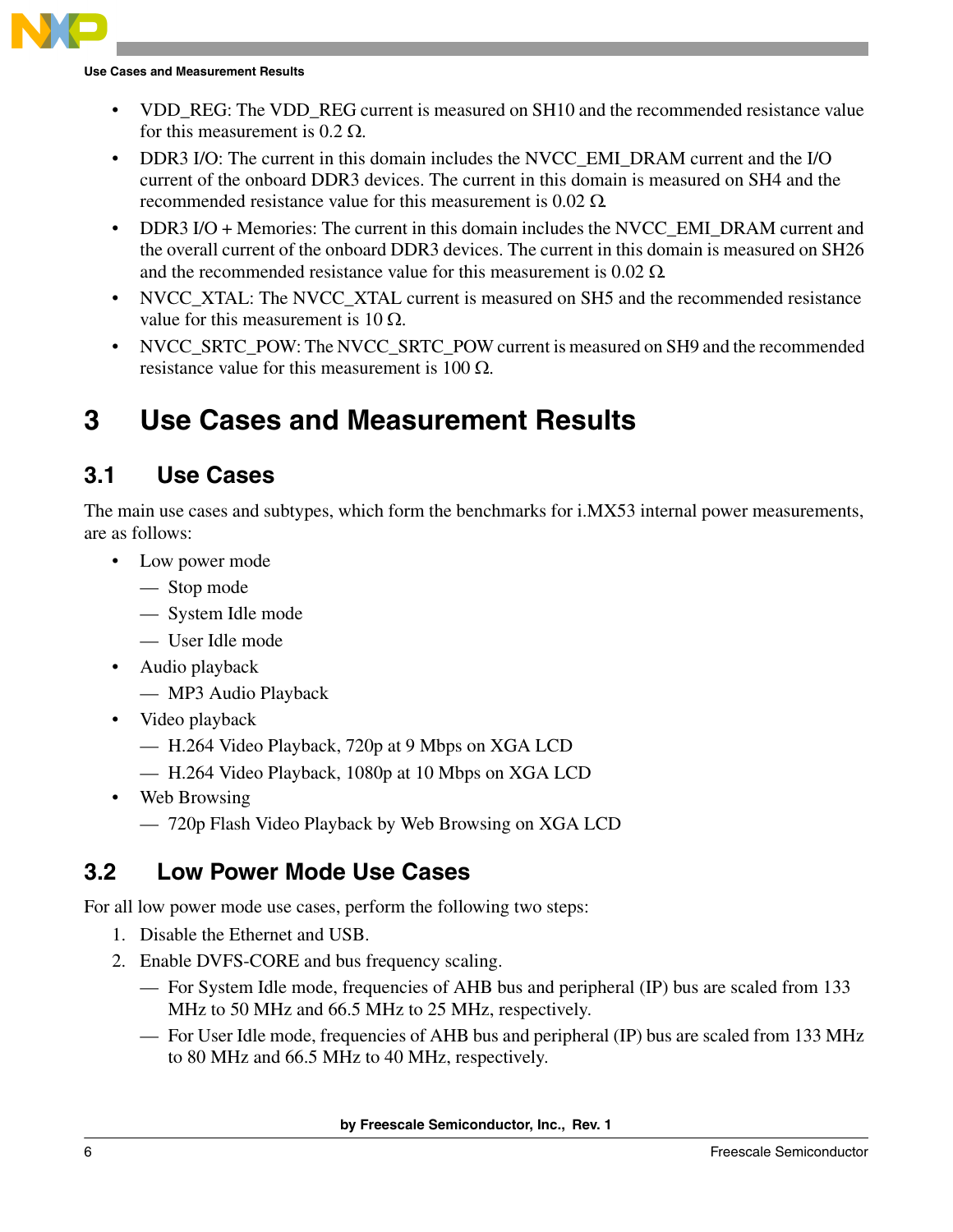



To obtain the results for low power mode use cases in case of Ubuntu measurements, perform the following steps:

- Boot up the board by using the image with USB built-out and the command-line statement: exec -c "noinitrd console=ttymxc0,115200 root=/dev/mmcblk0p1 rw rootwait ip=dhcp di1\_primary video=mxcdi1fb:RGB666,XGA ldb jtag=off debug\_uart=on no\_console\_suspend usbcore.autosuspend=2 splash text", and disable USB devices
- Make sure that no USB device is currently active (lsmod and check no ehci\_hcd)
- Run the following command to disable the Ethernet: ifconfig eth0 down
- Run the following command to enable DVFS-CORE: echo 1 > /sys/devices/platform/mxc\_dvfs\_core.0/enable
- Run the following command to enable bus frequency scaling: echo 1 > /sys/devices/platform/busfreq.0/enable
- Run the following command to make sure that all the USB clock usage is 0: cat /proc/cpu/clocks | grep usb

## **3.2.1 Use Case 1—Stop Mode**

The use case is as follows:

- ARM CORE is in the SRPG (state retention power gating) mode
- All PLLs (phase locked loop) and CCM (clock controller module) generated clocks are OFF
- USB PHY PLL is OFF
- SATA PHY is suspended (kept in the PDDQ mode)
- CKIL (32 kHz) input is ON
- All the modules are disabled
- External high frequency crystal and on chip oscillator are powered down (by asserting SBYOS bit in CCM)
- Standby voltages are applied to VDDGP and VCC

In this mode, no current flow is caused by external resistive loads. This use case simulates the situation when the device is in standby mode (commonly called suspend mode in OS).

[Table 1](#page-6-0) shows the measurement results when this use case is applied on the i.MX53 processor.

**Table 1. Stop Mode Measurement Results**

<span id="page-6-0"></span>

| <b>Supply Domain</b> | Voltage (V) | <b>Android</b> |          | Ubuntu <sup>1</sup> |      | WinCE <sup>1</sup> |          |
|----------------------|-------------|----------------|----------|---------------------|------|--------------------|----------|
|                      |             | P(mW)          | $l$ (mA) | P(mW)               | (mA) | $P$ (mW)           | $l$ (mA) |
| <b>VDDGP</b>         | 0.85        | 0.085          | 0.1      | 0.2                 | 0.25 | 0.04               | 0.05     |
| VCC                  | 0.95        | 3              | 3.15     | 2.8                 | 2.95 | 2.53               | 2.65     |
| VDD_REG              | 2.5         | 1.12           | 0.45     | 1.5                 | 0.6  | 4.3                | 1.75     |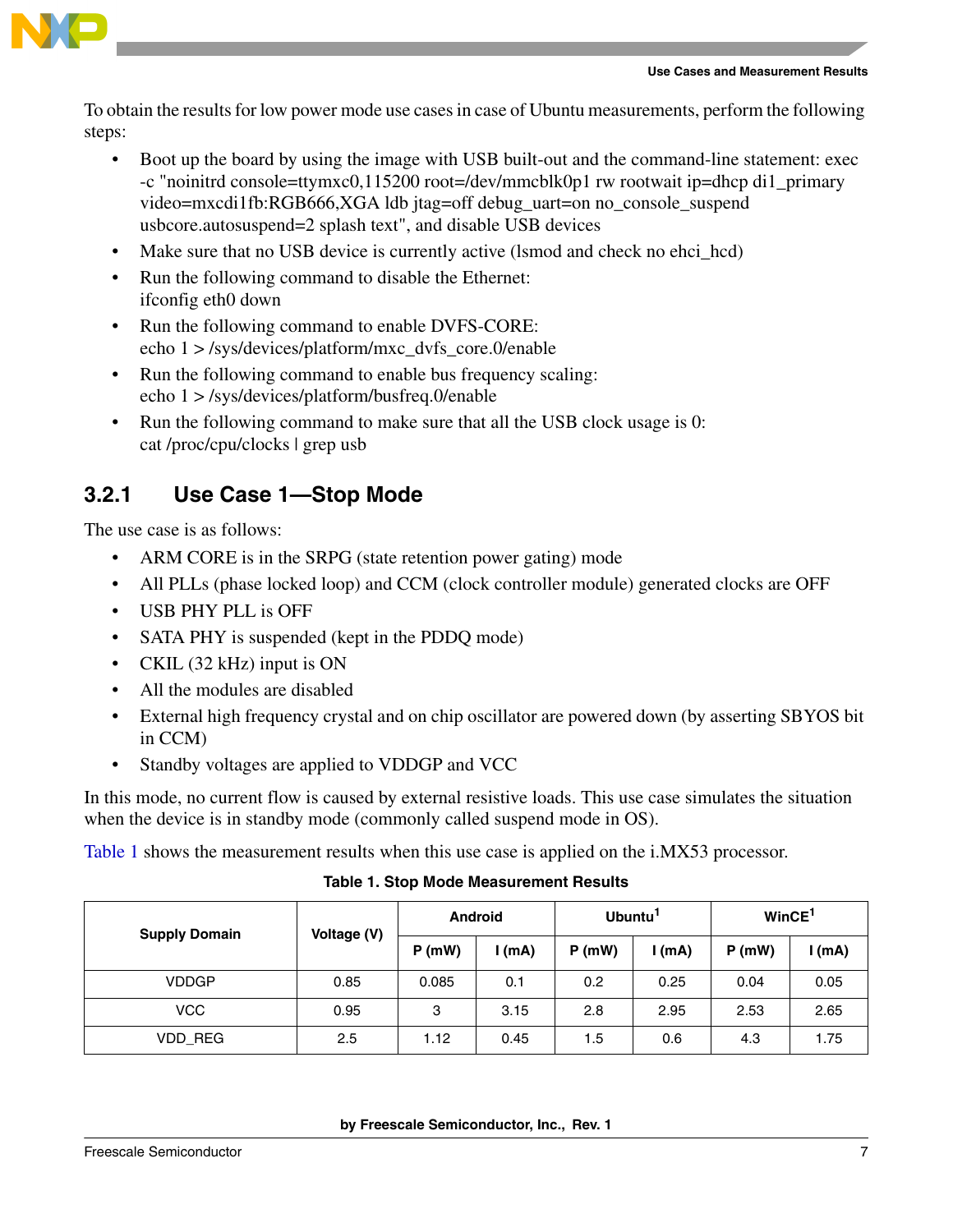

**Use Cases and Measurement Results**

| <b>Supply Domain</b>                                | Voltage (V) |       | <b>Android</b> |       | Ubuntu <sup>1</sup> | WincE <sup>1</sup> |          |
|-----------------------------------------------------|-------------|-------|----------------|-------|---------------------|--------------------|----------|
|                                                     |             | P(mW) | I(mA)          | P(mW) | l (mA)              | $P$ (mW)           | $l$ (mA) |
| <b>Total Power (without DDR3 I/O</b><br>+ Memories) |             | 4.2   |                | 4.5   |                     | 6.87               |          |
| DDR3 I/O + Memories <sup>2</sup>                    | 1.5         | 31.4  | 20.8           | 32    | 21.3                | 32                 | 21.3     |
| <b>Total Power</b>                                  |             | 35.6  |                | 36.5  |                     | 38.87              |          |

| Table 1. Stop Mode Measurement Results (continued) |  |  |  |
|----------------------------------------------------|--|--|--|
|----------------------------------------------------|--|--|--|

<span id="page-7-0"></span><sup>1</sup> USB is used for wakeup; hence, the VCC current is high to enable this option. When USB wakeup is disabled, the VCC current is below 1 mA for this mode.

<sup>2</sup> The current in this domain includes the NVCC\_EMI\_DRAM current and I/O and memories current of the onboard DDR3 devices. The current for the NVCC\_EMI\_DRAM supply is high due to the onboard resistors used for impedance matching. In case of LPDDR2 memories, the expected current of DDR I/O + Memories for Stop mode is few milliamps and the current of the MX53 DDR I/O is nearly zero.

## **3.2.2 Use Case 2—System Idle Mode**

The use case is as follows:

- ARM is in SRPG mode most of the time; this significantly minimizes the current
- PLLs are always ON
- Operating system is ON
- LCD is turned OFF
- Screen is not refreshed

This use cases simulates the situation when the device is left idle for some time and the display is turned OFF after the timer expires.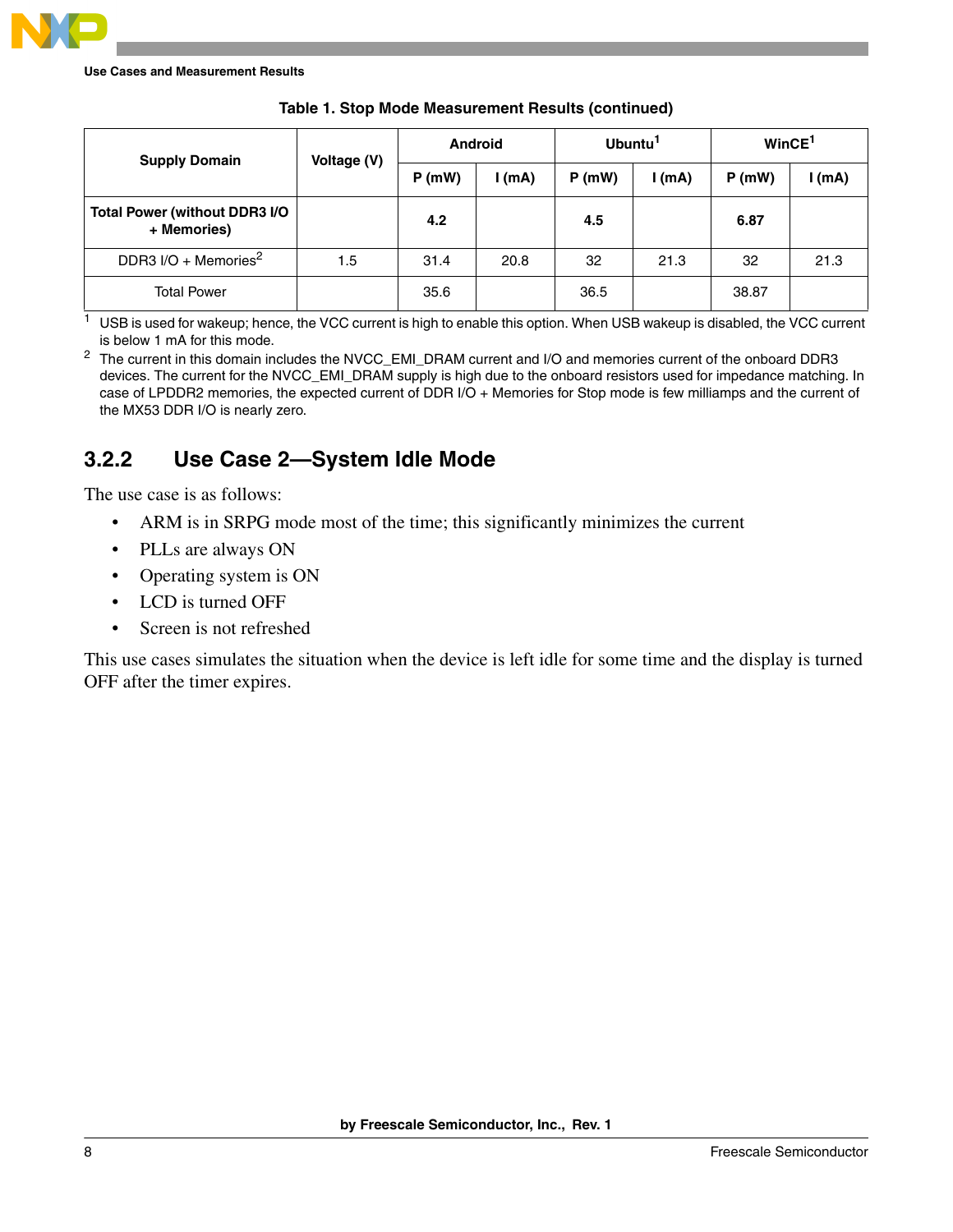

<span id="page-8-1"></span>[Table 2](#page-8-1) shows the measurement results when this use case is applied on the i.MX53 processor.

|                                                        |             | <b>Ubuntu</b> |          | <b>WinCE</b> |       |       |  |
|--------------------------------------------------------|-------------|---------------|----------|--------------|-------|-------|--|
| <b>Supply Domain</b>                                   | Voltage (V) | P(mW)         | $l$ (mA) | Voltage (V)  | P(mW) | I(mA) |  |
| <b>VDDGP</b>                                           | 0.96        | 0.33          | 0.35     | 0.96         | 0.19  | 0.2   |  |
| <b>VCC</b>                                             | 1.3         | 39.5          | 30.2     | 1.3          | 19.7  | 15.1  |  |
| VDD_REG                                                | 2.52        | 32.5          | 12.9     | 2.48         | 10.3  | 4.15  |  |
| <b>Total Power (without DDR3)</b><br>$I/O +$ Memories) |             | 72.33         |          |              | 30.19 |       |  |
| DDR3 I/O + Memories                                    | 1.55        | 51.9          | 33.5     | 1.5          | 32    | 21.3  |  |
| <b>Total Power</b>                                     |             | 124.23        |          |              | 62.19 |       |  |

**Table 2. System Idle Mode Measurement Results**

## **3.2.3 Use Case 3—User Idle Mode**

The use case is as follows:

- ARM is in SRPG mode most of the time; this significantly minimizes the current
- PLLs are always ON
- Operating system and LCD are ON, but not in operation
- The XGA screen refresh is done by IPU through LVDS

The use case simulates the situation when the device is left idle and no application is performed on the screen (like reading from the screen).

[Table 3](#page-8-0) shows the measurement results when this use case is applied on the i.MX53 processor.

<span id="page-8-0"></span>

| <b>Supply Domain</b>                                   | <b>Android</b> |        |          |             | Ubuntu <sup>1</sup> |          | <b>WinCE</b> |        |          |
|--------------------------------------------------------|----------------|--------|----------|-------------|---------------------|----------|--------------|--------|----------|
|                                                        | Voltage (V)    | P(mW)  | $l$ (mA) | Voltage (V) | P(mW)               | $l$ (mA) | Voltage (V)  | P(mW)  | $l$ (mA) |
| <b>VDDGP</b>                                           | 0.96           | 2.1    | 2.2      | 0.96        | 0.96                |          | 1.1          | 0.39   | 0.35     |
| <b>VCC</b>                                             | 1              | 153.14 | 116.9    | 1.3         | 160.1               | 122.4    | 1.3          | 155.1  | 118.8    |
| VDD REG                                                | 2.5            | 57.5   | 22.9     | 2.52        | 34.5                | 13.7     | 2.48         | 60     | 24.25    |
| <b>Total Power</b><br>(without DDR3 I/O<br>+ Memories) |                | 212.74 |          |             | 195.56              |          |              | 215.49 |          |
| DDR3 $I/O +$<br>Memories                               | 1.53           | 218.5  | 142.6    | 1.55        | 251                 | 162.2    | 1.5          | 282    | 187.8    |
| <b>Total Power</b>                                     |                | 431.24 |          |             | 446.56              |          |              | 497.49 |          |

**Table 3. User Idle Mode Measurement Results**

1 Numbers are taken using the Text mode.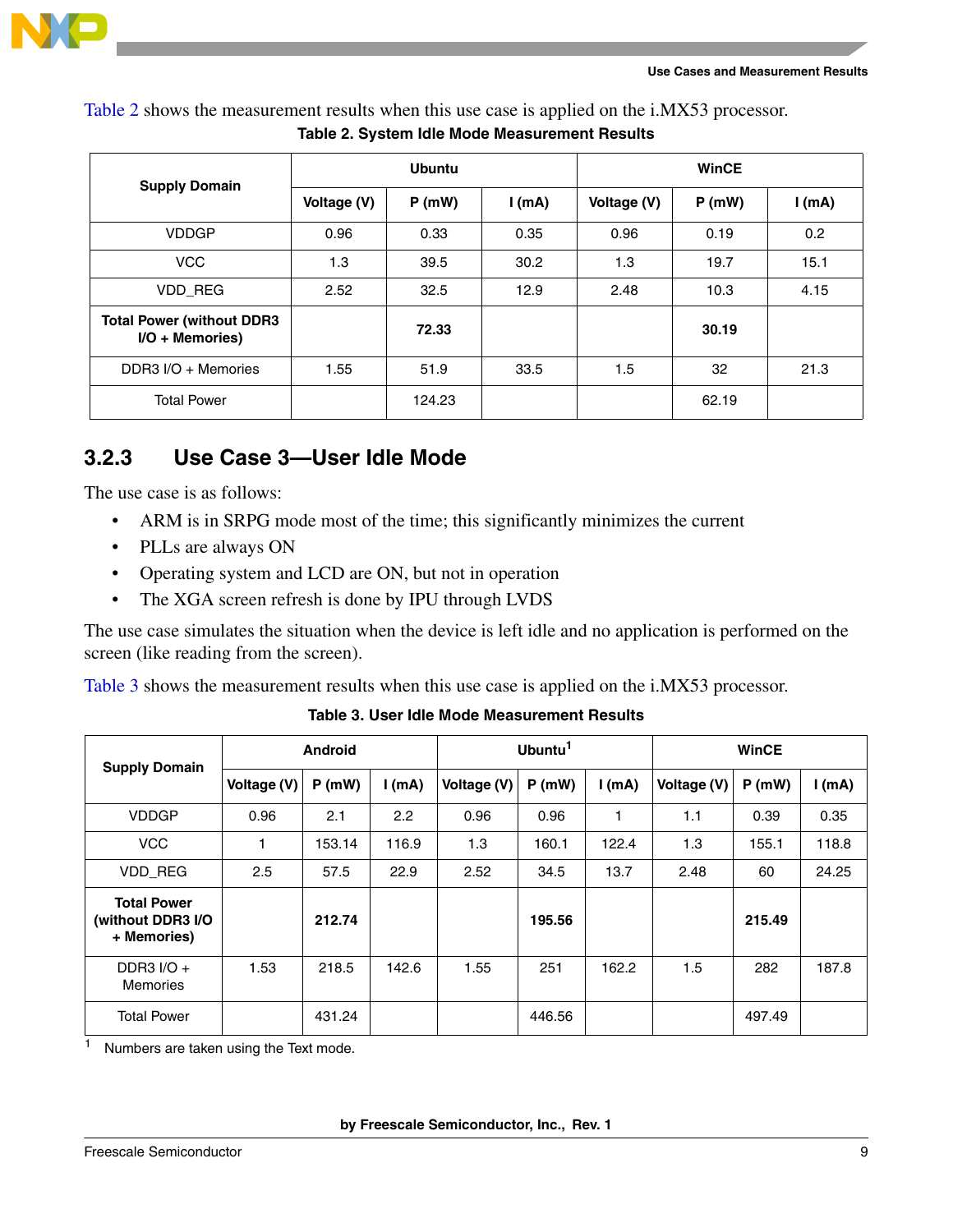

## **3.3 Audio Playback Use Cases**

## **3.3.1 Use Case 1—MP3 Audio Playback**

The use case procedure is as follows:

- 1. MP3 (MPEG-1 audio layer 3) decoding is done by Cortex<sup>TM</sup>-A8.
- 2. Audio playback is run through SSI (serial synchronous interface).
- 3. The stream 128 Kbps\_44 kHz\_s\_mp3.mp3 is taken from the SD (secure digital) card.

The LCD is turned OFF after the timer expires.

<span id="page-9-0"></span>[Table 4](#page-9-0) shows the measurement results when this use case is applied on the i.MX53 processor.

| <b>Supply Domain</b>                                           | Android     |        |       | Ubuntu <sup>1</sup> |       |      | <b>WinCE</b> |       |       |
|----------------------------------------------------------------|-------------|--------|-------|---------------------|-------|------|--------------|-------|-------|
|                                                                | Voltage (V) | P(mW)  | (mA)  | Voltage (V)         | P(mW) | (mA) | Voltage (V)  | P(mW) | I(mA) |
| <b>VDDGP</b>                                                   | 0.96        | 18.45  | 17.6  | 0.96                | 14.1  | 14.7 | 0.96         | 9.4   | 9.8   |
| <b>VCC</b>                                                     | 1.3         | 38.5   | 29.55 | 1.3                 | 36.1  | 27.8 | 1.3          | 27.1  | 20.8  |
| <b>VDD REG</b>                                                 | 2.5         | 12.5   | 5     | 2.51                | 29.3  | 11.7 | 2.48         | 14.1  | 5.7   |
| <b>Total Power</b><br>(without DDR3 I/O +<br><b>Memories</b> ) |             | 69.45  |       |                     | 79.5  |      |              | 50.6  |       |
| DDR3 $I/O +$<br><b>Memories</b>                                | 1.54        | 55     | 36.4  | 1.54                | 75.8  | 49.2 | 1.5          | 50.6  | 33.6  |
| <b>Total Power</b>                                             |             | 124.45 |       |                     | 155.3 |      |              | 101.2 |       |

**Table 4. MP3 Audio Playback Measurement Results**

<sup>1</sup> Numbers are taken using the Text mode.

Frequencies of AHB bus and peripheral (IP) bus are scaled from 133 MHz to 50 MHz and 66.5 MHz to 25 MHz, respectively. To achieve these numbers, disable the Ethernet and USB. Both DVFS-CORE and bus frequency scaling enabled.

To enable DVFS-CORE, use the following command: echo 1 > /sys/devices/platform/mxc\_dvfs\_core.0/enable

To enable bus frequency scaling, use the following command:

echo 1 > /sys/devices/platform/busfreq.0/enable

## **3.4 Video Playback Use Cases**

## **3.4.1 Use Case 1—H.264 Video Playback, 720p at 9 Mbps on XGA LCD**

This use case has the following features:

• The video source is H.264, 720p resolution, 30 fps, 9 Mbps bitrate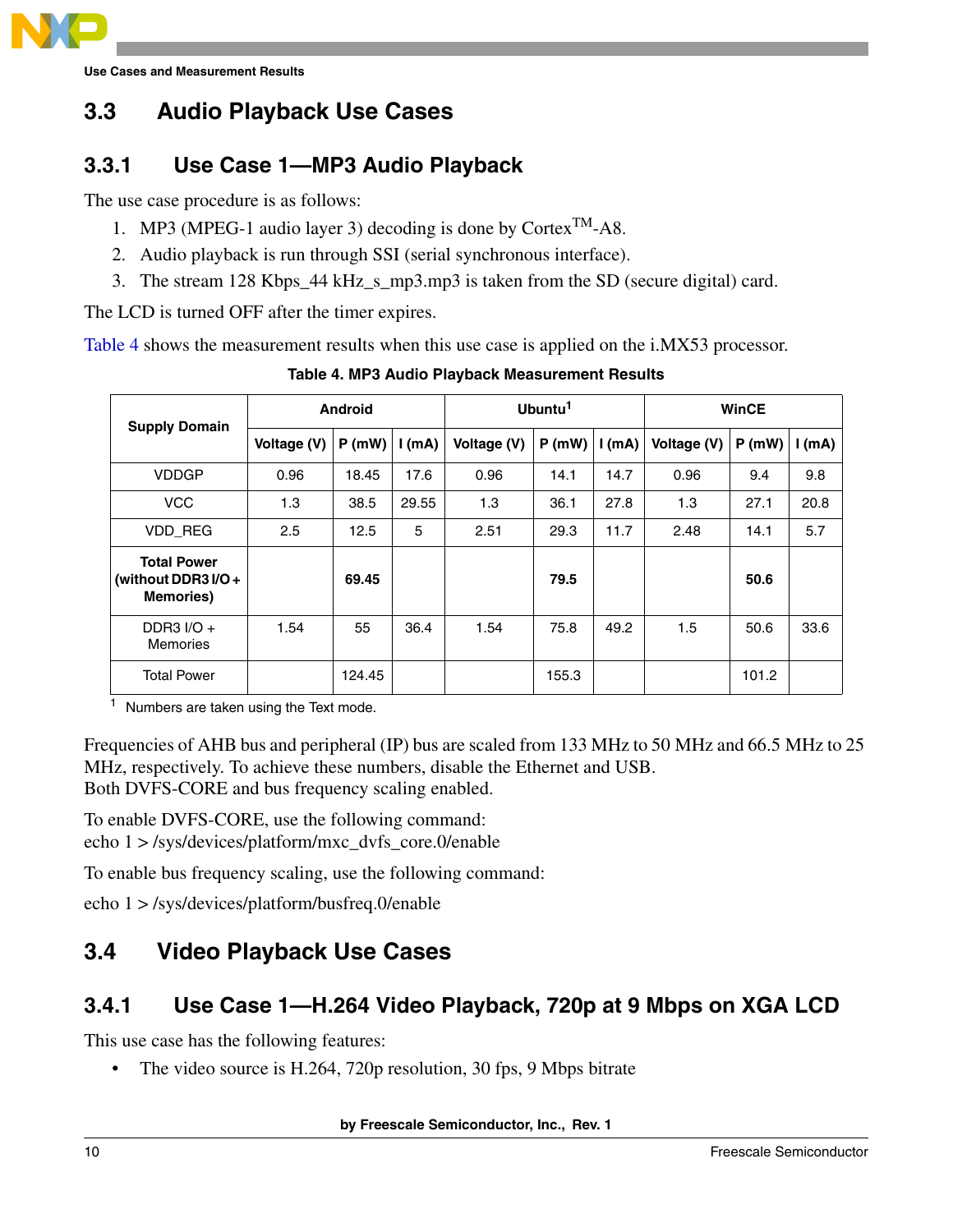

- The audio source is AAC, 48 kHz, 64 Kbps stereo
- The display is of XGA resolution using LVDS

The video/audio stream is loaded from the SD card into the DDR (double data rate) memory and then demuxed by Cortex-A8. The demuxed video signal is decoded by the VPU. It is then resized to XGA in IPU and displayed on the LCD display (through LVDS) with a refresh rate of 60 Hz. In parallel, the demuxed audio signal is decoded using Cortex-A8 and is played back through the SSI.

<span id="page-10-0"></span>[Table 5](#page-10-0) shows the measurement results when this use case is applied on the i.MX53 processor.

| <b>Supply Domain</b> | Voltage (V) |        | Ubuntu <sup>2</sup> |
|----------------------|-------------|--------|---------------------|
|                      |             | P(mW)  | $l$ (mA)            |
| <b>VDDGP</b>         | 0.9         | 45.72  | 50.8                |
| <b>VCC</b>           | 1.3         | 271.3  | 207.75              |
| VDD_REG              | 2.5         | 69     | 27.6                |
| DDR3 I/O             | 1.5         | 274    | 182.4               |
| <b>Total Power</b>   |             | 660.02 |                     |

**Table 5. 720P Video Playback Measurement Results<sup>1</sup>**

 $1$  Measurement results are based on the previous Linux BSP release.

<sup>2</sup> Numbers are taken using gst-player running from GUI.

Frequencies of AHB bus and peripheral (IP) bus are scaled from 133 MHz to 80 MHz and 66.5 MHz to 40 MHz, respectively. To achieve these numbers, disable the Ethernet and USB. Both DVFS-CORE and Bus frequency scaling enabled.

To enable DVFS-CORE, use the following command: echo 1 > /sys/devices/platform/mxc\_dvfs\_core.0/enable

To enable bus frequency scaling, use the following command:

echo 1 > /sys/devices/platform/busfreq.0/enable

## **3.4.2 Use Case 2—H.264 Video Playback, 1080p at 10 Mbps on XGA LCD**

This use case has the following features:

- The video source is H.264, 1080p resolution, 24 fps, 10 Mbps bitrate
- The audio source is AAC, 48 kHz, 192 Kbps stereo
- The display is of XGA resolution using LVDS

The video/audio stream is loaded from the SD card into the DDR (double data rate) memory and then demuxed by Cortex-A8. The demuxed video signal is decoded by the VPU. It is then taken by IPU, resized to XGA, and displayed on the LCD display (through LVDS) with a refresh rate of 60 Hz. In parallel, the demuxed audio signal is decoded using Cortex-A8 and is played back through the SSI.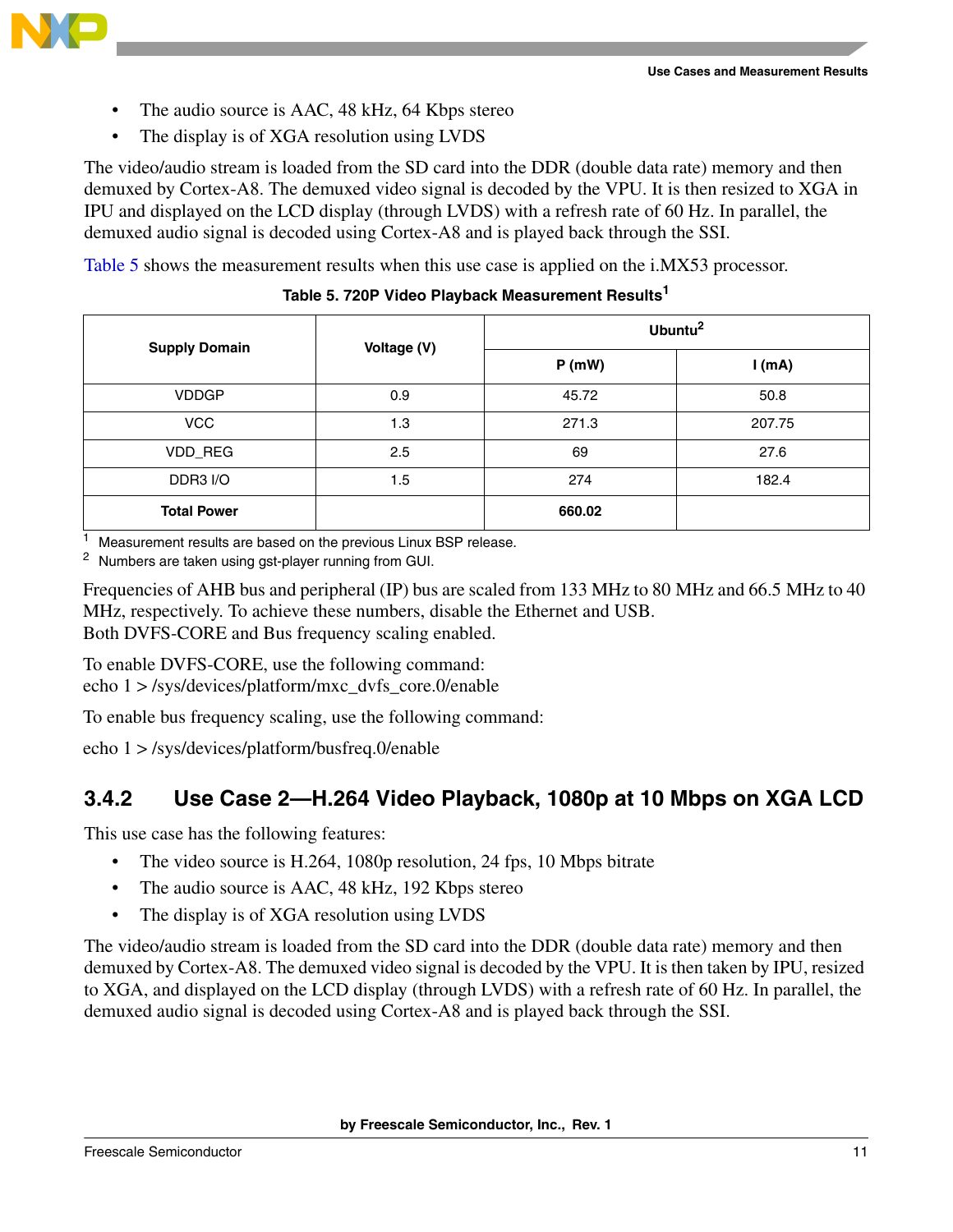<span id="page-11-0"></span>[Table 6](#page-11-0) shows the measurement results when this use case is applied on the i.MX53 processor.

| <b>Supply Domain</b>                                   | Android     |        |          | Ubuntu <sup>1</sup> |        |       | <b>WinCE</b> |        |          |
|--------------------------------------------------------|-------------|--------|----------|---------------------|--------|-------|--------------|--------|----------|
|                                                        | Voltage (V) | P(mW)  | $l$ (mA) | Voltage (V)         | P(mW)  | I(mA) | Voltage (V)  | P(mW)  | $l$ (mA) |
| <b>VDDGP</b>                                           | 0.96        | 42.54  | 44.55    | 0.96                | 41.4   | 43.1  | 1.1          | 74.2   | 66.8     |
| <b>VCC</b>                                             | 1.3         | 282.6  | 216.9    | 1.3                 | 308.8  | 237   | 1.3          | 268.9  | 206.2    |
| VDD_REG                                                | 2.5         | 74.5   | 29.8     | 2.5                 | 74.3   | 29.7  | 2.51         | 74.8   | 29.8     |
| <b>Total Power</b><br>(without DDR3 I/O<br>+ Memories) |             | 399.64 |          |                     | 424.5  |       |              | 417.9  |          |
| DDR3 $I/O +$<br><b>Memories</b>                        | 1.5         | 549.9  | 359.4    | 1.52                | 577.1  | 379.7 | 1.53         | 614.9  | 402.4    |
| <b>Total Power</b>                                     |             | 949.54 |          |                     | 1001.6 |       |              | 1032.8 |          |

**Table 6. 1080P Video Playback Measurement Results**

<sup>1</sup> Numbers are taken using gst-player running from GUI.

Frequencies of AHB bus and peripheral (IP) bus are scaled from 133 MHz to 80 MHz and 66.5 MHz to 40 MHz, respectively. To achieve these numbers, disable the Ethernet and USB. Both DVFS-CORE and Bus frequency scaling enabled.

To enable DVFS-CORE, use the following command: *echo 1 > /sys/devices/platform/mxc\_dvfs\_core.0/enable* 

To enable bus frequency scaling, use the following command:

echo 1 > /sys/devices/platform/busfreq.0/enable

## **3.5 Web Browsing Use Cases**

## **3.5.1 Use Case 1—720p Flash Video Playback by Web Browsing on XGA LCD**

This use case has the following features:

- The video source is of 720p resolution, 30 fps, 2040 Mbps bitrate
- The audio source is AAC, 44.1 kHz, 125 Kbps stereo
- The display is of XGA resolution using LVDS

The video/audio stream is loaded through the Ethernet controller into the DDR (double data rate) memory and then demuxed by Cortex-A8. The demuxed video signal is decoded by the VPU. It is then resized to XGA in IPU and displayed on the LCD display (through LVDS) with a refresh rate of 60 Hz. In parallel, the demuxed audio signal is decoded using Cortex-A8 and is played back through the SSI.

The browser used is Firefox, and video is played from a local server. The video stream is Toy Story 3 trailer 2 (official trailer), select 720p, full screen size. Measurements are taken during playback (from DDR), in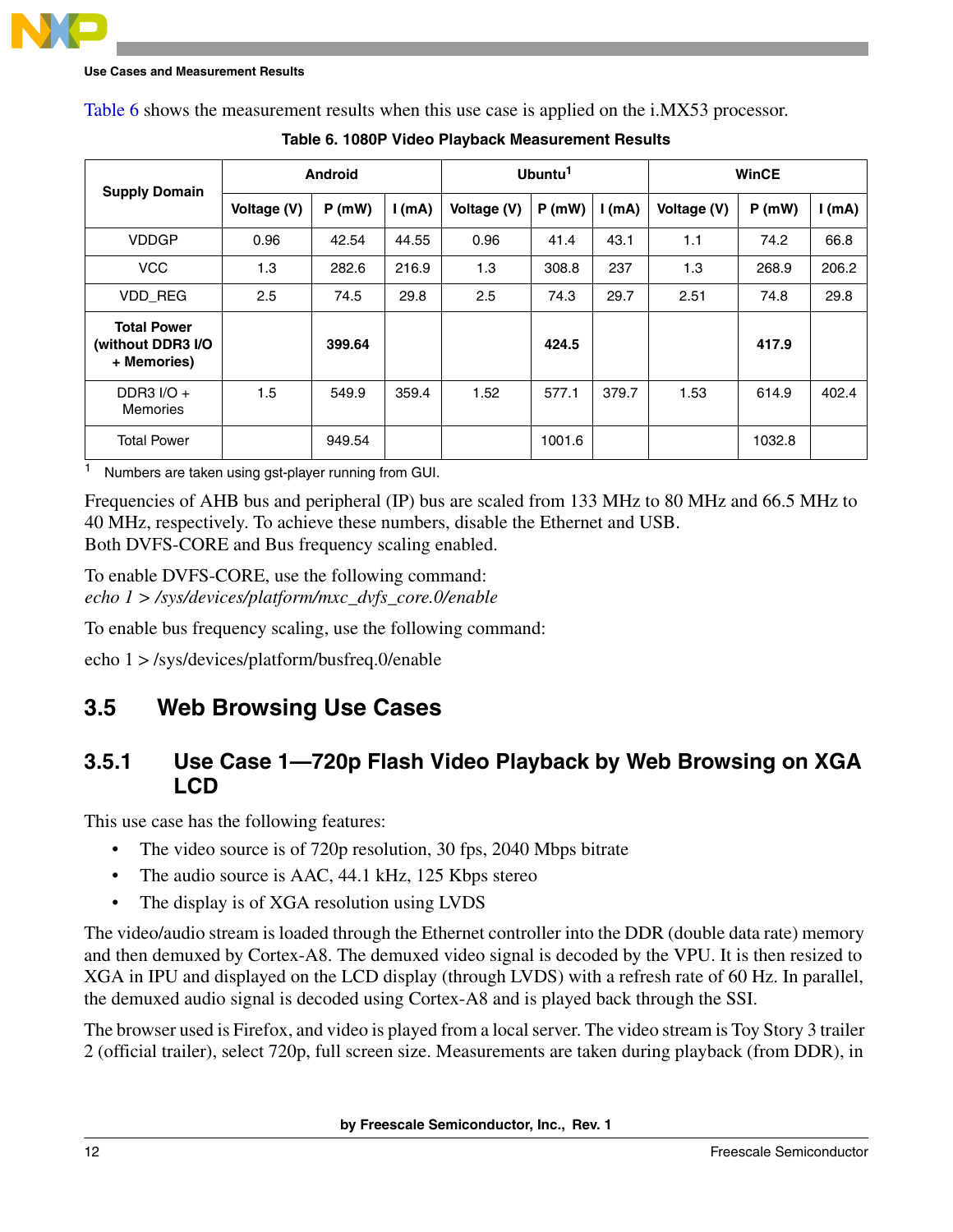

parallel to reading video data through the Ethernet controller into DDR. [Table 7](#page-12-1) shows the measurement results when this use case is applied on the i.MX53 processor.

<span id="page-12-1"></span>

| <b>Supply Domain</b> | Voltage (V) | <b>Ubuntu</b> |       |  |  |
|----------------------|-------------|---------------|-------|--|--|
|                      |             | P(mW)         | I(mA) |  |  |
| <b>VDDGP</b>         | 0.95        | 130           | 138   |  |  |
| <b>VCC</b>           | 1.3         | 248           | 191   |  |  |
| VDD_REG              | 2.5         | 76.5          | 30.6  |  |  |
| DDR3 I/O             | 1.5         | 225.5         | 150.3 |  |  |
| <b>Total Power</b>   |             | 680           |       |  |  |

**Table 7. 720p Flash Video Playback Measurement Results <sup>1</sup>**

<sup>1</sup> Measurement results are based on the previous Linux BSP release.

## <span id="page-12-0"></span>**4 Reducing Power Consumption**

The overall system power consumption greatly depends on software optimization and how system hardware is implemented. Below is a list of suggestions which may help to reduce system power. Part of this is already implemented in Linux BSP and WinCE. Further optimizations can be done on individual customer's system.

- Apply clock gating whenever clocks or modules are not used, by configuring CCGR registers in the CCM (Clock Controller Module).
- Reduce the number of operating PLLs: Applicable mainly in Audio Playback mode or Idle modes.
- Core DVFS and system bus scaling: Applying DVFS for ARM and scaling the frequencies of the AXI, AHB, and IPG bus clocks can significantly reduce the power consumption of VDDGP domain and VCC domain, respectively. However, due to the reduced operation frequency, the accesses to the DDR take longer which increases the power consumption of the DDR I/O and memories. This tradeoff needs to be taken into account for each mode, to quantify the overall affect on system power.
- Put MX53 into low power modes (Wait, Stop) whenever possible. See the CCM chapter of i.MX53 reference manual for details.
- DDR interface optimization:
	- Use careful board routing of the DDR memories, maintaining lines as short as possible.
	- If possible (depends on board routing), do not enable ODT (On Die Termination). This greatly influences the power consumption of the DDR interface pins.
	- Use proper output driver impedance for DDR interface pins which provides good impedance matching. Select the lowest possible drive strength which still provides the required performance, in order to save current through DDR I/O pins.
	- Carefully choose onboard resistors so the least amount of current is wasted, for example, when selecting impedance matching resistors between CLK and CLK\_B (when using DDR2/DDR3 memories).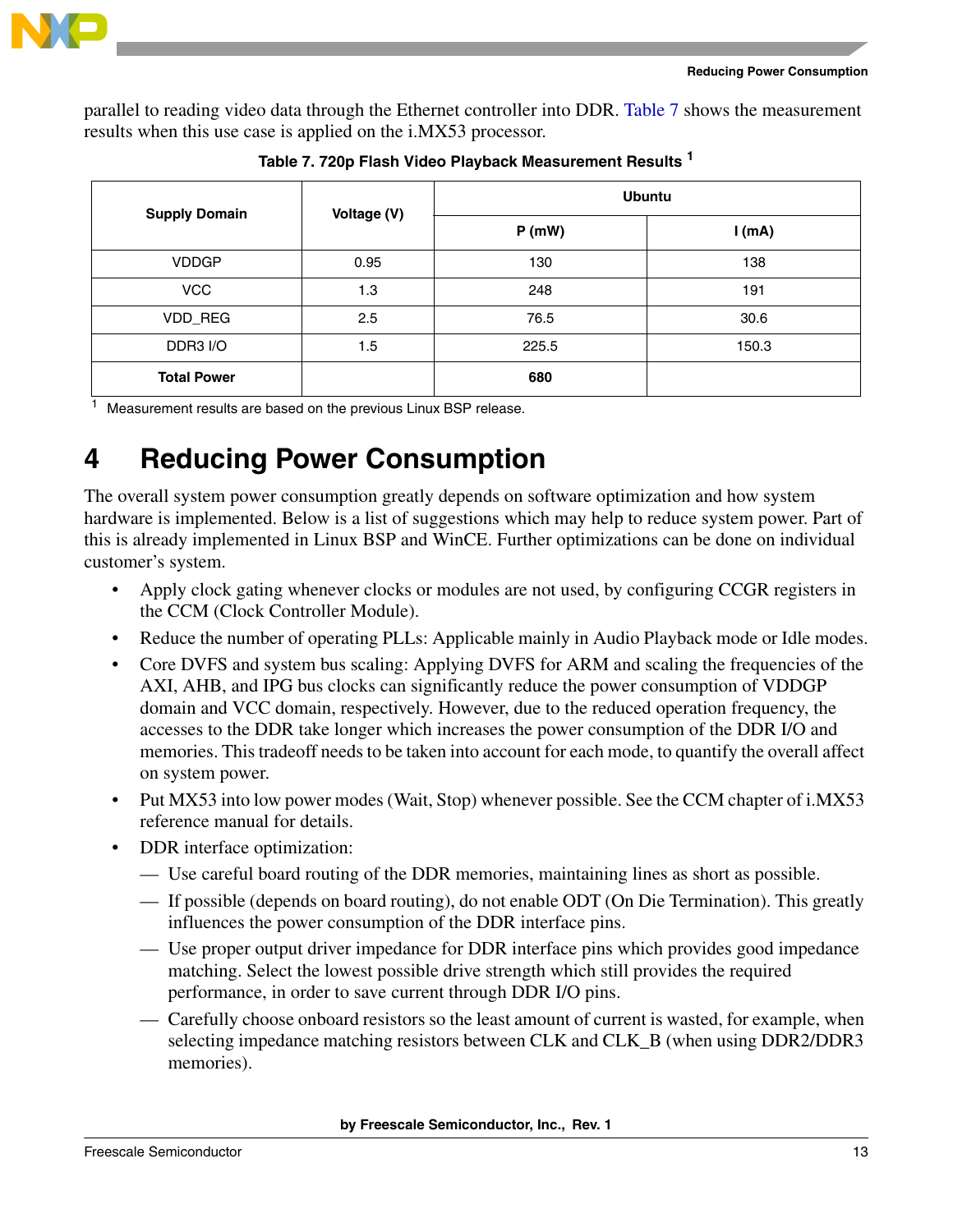

**Revision History**

— Float MX53 DDR interface pins (set to high Z) when DDR memory is in self refresh mode.

The various steps involved in floating of MX53 DDR interface pins are given below.

### **NOTE**

All these steps are performed when the code is running from the internal RAM rather than from the DDR memory.

Steps to be performed before entering suspend (Stop mode):

- 1. Set the memory to self refresh mode manually, by asserting a software DVFS request in M4IF. Wait for an acknowledge from the M4IF.
- 2. Set the DSE (drive strength selection, in IOMUXC) for all DDR IF I/O to 0 (High Z), except for CKE0 and CKE1.
- 3. Get into the Stop mode.

Steps to be performed after exiting suspend:

- 1. Set the DSE for all I/O to the required value.
- 2. De-assert the SW DVFS request. Wait for an acknowledge from the M4IF.

DDR pins can be floated in the same manner, even when suspend is not entered and DDR can be put into self refresh, to save power. This happens when CPU is not running, or it is running from the internal RAM.

## <span id="page-13-0"></span>**5 Revision History**

<span id="page-13-1"></span>[Table 8](#page-13-1) provides a revision history for this application note.

| <b>Table 8. Document Revision History</b> |  |  |  |
|-------------------------------------------|--|--|--|
|-------------------------------------------|--|--|--|

| Rev.<br><b>Number</b> | <b>Date</b> | <b>Substantive Change(s)</b>                                                                                                                                                                                                                                                                                                                                                                                                                              |
|-----------------------|-------------|-----------------------------------------------------------------------------------------------------------------------------------------------------------------------------------------------------------------------------------------------------------------------------------------------------------------------------------------------------------------------------------------------------------------------------------------------------------|
| Rev 1                 | 02/2012     | • In Section 2.5, "Hardware and Software Used," replaced the second bullet item "Android 10.2"<br>with "Android R10.3.1-RC1."<br>. In Table 1, updated Android results based on Anrdoid R10.3.1-RC1 release.<br>. In Table 3, updated Android results based on Anrdoid R10.3.1-RC1 release.<br>. In Table 4, updated Android results based on Anrdoid R10.3.1-RC1 release.<br>• In Table 6, updated Android results based on Anrdoid R10.3.1-RC1 release. |
| Rev 0                 | 07/2011     | Initial release.                                                                                                                                                                                                                                                                                                                                                                                                                                          |